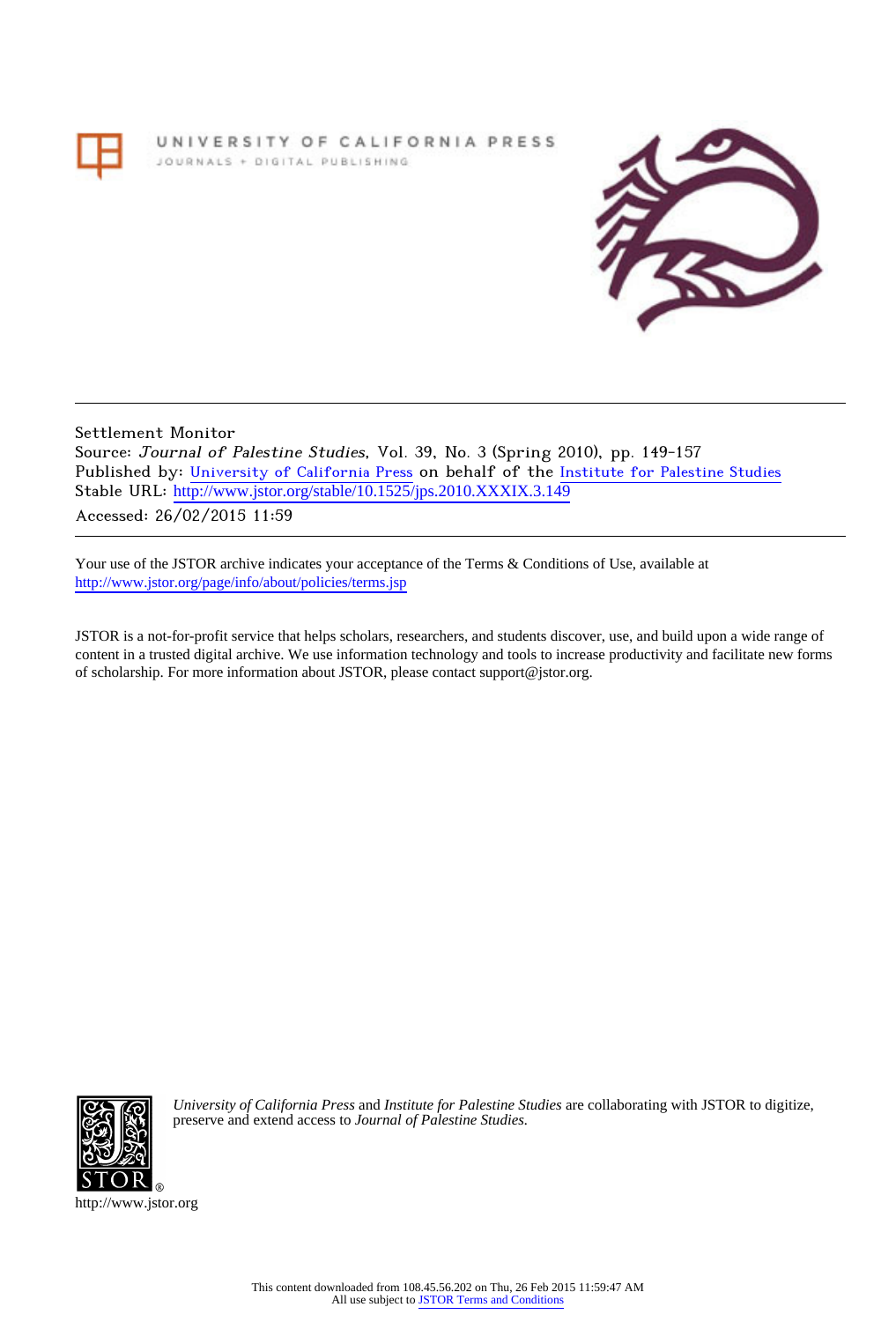# EDITED BY GEOFFREY ARONSON

*This section covers items—reprinted articles, statistics, and maps—pertaining to Israeli settlement activities in the Gaza Strip and the West Bank, including East Jerusalem, and the Golan Heights. Unless otherwise stated, the items have been written by Geoffrey Aronson for this section or drawn from material written by him for* **Report on Israeli Settlement in the Occupied Territories** *(hereinafter* **Settlement Report***), a Washington-based bimonthly newsletter published by the Foundation for Middle East Peace.* **JPS** *is grateful to the foundation for permission to draw on its material.*

| Settlement Overview: Negotiations and the Settlement Freeze          |
|----------------------------------------------------------------------|
| A Chastened Obama Searches for a Negotiating Strategy (excerpts) 149 |
| Netanyahu's Settlement Moratorium: The Reality (excerpts) 150        |
| <b>Settler Violence</b>                                              |
| The Price of Law Enforcement Failure: Israeli Settler Violence and   |
| the Evacuation of Outposts, by the UN Office for the Coordination    |
|                                                                      |
| Settlers Attack Palestinians to Avenge West Bank Outpost Demolition, |
|                                                                      |
|                                                                      |
| The U.S. Cash behind Extremist Settlers, by Andrew Kadi              |

| The U.S. Cash behind Extremist Settlers, by Anarew Kaar |  |
|---------------------------------------------------------|--|
|                                                         |  |

# **Settlement overview: Negotiations and the settlement freeze**

### **A Chastened Obama Searches for a Negotiating Strategy**

*From* Settlement Report, *January– February 2010*

After a year of well-intentioned but counterproductive diplomatic effort, President Barack Obama's interest in and ability to achieve a diplomatic solution to the conflict between Israel and the Palestinians appear to be waning. . . .

In comments to *Time* magazine [see Doc. D2 in this issue], Obama placed himself at the head of a growing chorus of voices expressing disenchantment with a diplomatic impasse that Washington's efforts during the past year have, if anything, exacerbated. Notwithstanding extraordinary declarations over the past year by U.S. officials of an American national interest

in a solution to the conflict, there is today an unprecedented lack of clarity to U.S. intentions and, as a consequence, to the stalled diplomatic effort spearheaded by Washington. Just days after special envoy George Mitchell, in an extended television interview, spoke at length of the continuing U.S. commitment to progress [see Doc. D1], the president's statements, made on the eve of Mitchell's visit to the region, were widely interpreted as an admission of failure and lowered expectations. This atmosphere is being fed by the absence of an agreed upon mechanism for diplomatic engagement, a situation not experienced since the darkest days of the second intifada.

U.S. officials have recognized since midyear that their promotion of a settlement freeze was an impediment rather than a gateway to negotiations on issues of final status. The damage sustained in that effort, however, has continued to plague U.S. efforts to create an agreed foundation for

*Journal of Palestine Studies* Vol. XXXIX, No. 3 (Spring 2010), pp. 149–157, ISSN: 0377-919X; electronic ISSN: 1533-8614. © 2010 by the Institute for Palestine Studies. All rights reserved. Please direct all requests for permission to photocopy or reproduce article content through the University of California Press's Rights and Permissions website, at http://www.ucpressjournals.com/reprintInfo.asp. DOI: jps.2010.XXXIX.3.149.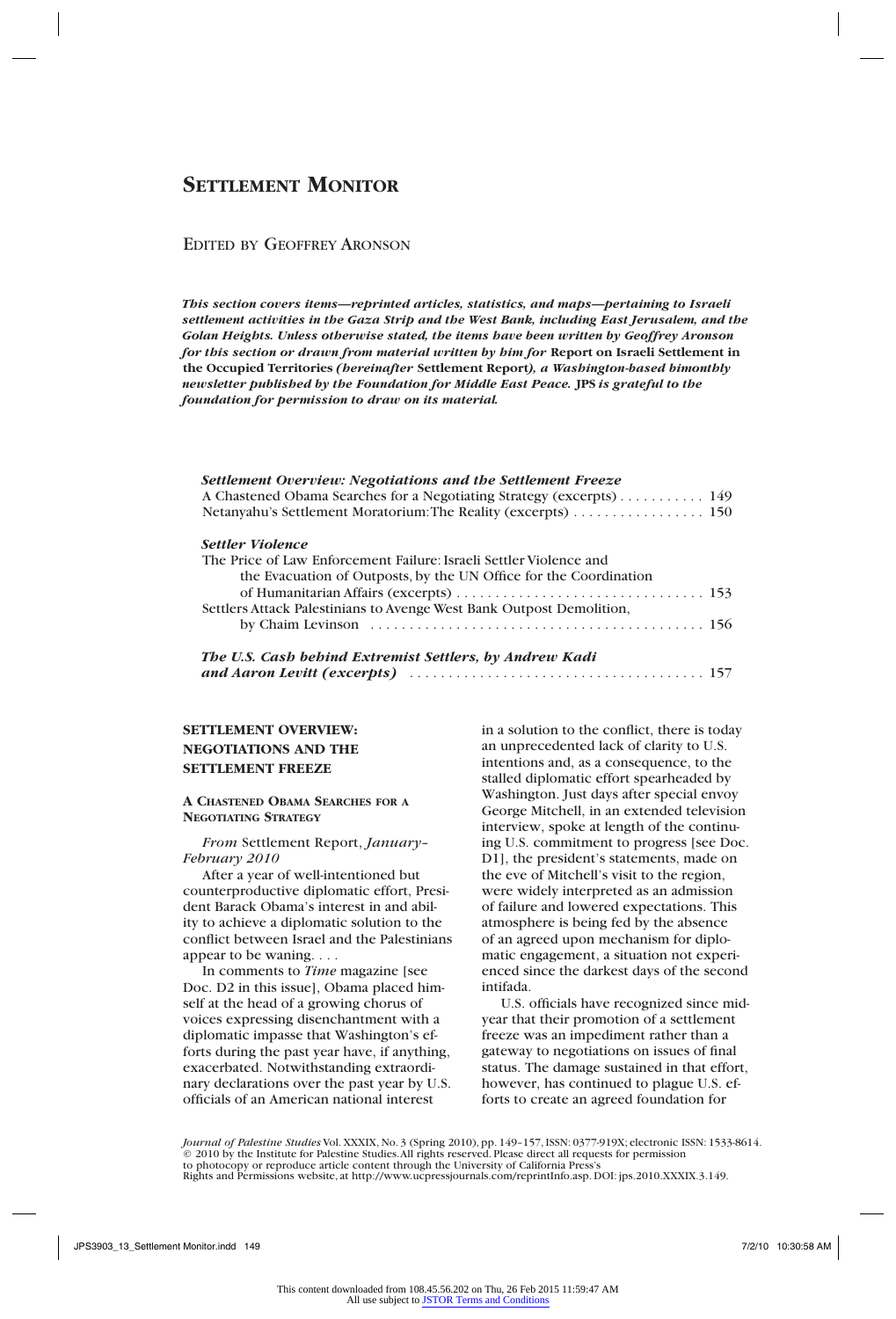Since late summer 2009, the United States has been anxious to move beyond the focus on a settlement freeze that it earlier championed. Secretary of State Hillary Rodham Clinton now notes frequently that "Resolving borders resolves settlements; resolving Jerusalem resolves settlements." The U.S. effort has been focused since October 2009 on winning Israeli and Palestinian agreement to "terms of reference" that will enable a renewal of direct talks aimed at establishing an agreed upon border within nine months. "The United States," reiterated Clinton on 8 January 2010, "believes that through good faith negotiations, the parties can mutually agree on an outcome which ends the conflict and reconciles the Palestinian goal of an independent and viable state based on the 1967 lines with agreed swaps, and the Israeli goal of a Jewish state with secure and recognized borders that reflect subsequent developments and meet Israeli security requirements."

Both Israeli prime minister Benjamin Netanyahu and Abbas well understand that Washington's aspiration to solve the conflict creates a contest for each to tilt the new, emerging "rules of the game" in their favor. Neither has been satisfied by Washington's effort. Obama's downbeat assessment, followed by his domestic political travails, has discouraged Palestinian expectations of effective U.S. leadership, while encouraging Netanyahu and his political allies in their belief that just as with the settlement freeze, a U.S. peace "plan" can be neutralized.

An effort to stack the U.S. diplomatic effort with "made in Israel" ideas is at the heart of Netanyahu's negotiating agenda. On the one hand, there is an ongoing effort to win U.S. endorsement of Israel's security agenda on the West Bank as it has in Gaza, including a permanent Israeli military presence in the West Bank and control of the border with Jordan, as well as support for the vague concept of "settlement blocs" to be annexed by Israel. On the other hand, Israel's domestic politicalsecurity scene is moving incrementally toward a (unilateral) disengagement on the

West Bank, an idea most recently championed by former minister of defense Shaul Mofaz, to establish a Palestinian entity on 60 percent of the West Bank. The territorial basis for an Israeli redeployment was foreshadowed in both the 1995 Oslo II accords that established areas A and B on 41 percent of the West Bank and the map produced by Operation Defensive Shield in April 2002 and the "closure" policy that followed. Israeli commentator Ben Caspit noted that "the Mofaz plan is actually the Peres plan, which is also in fact the Barak plan. And if you think about it, it is also the Netanyahu plan."

### **Netanyahu's Settlement Moratorium: The Reality**

*From* Settlement Report, *January– February 2010*

The main operational effect of the settlement moratorium announced by Prime Minister Benjamin Netanyahu on 25 November has been to increase the pace of authorized new settlement housing construction above historical averages, including east of the separation barrier, where more than 70,000 settlers reside. In the months before the new policy was announced, ground was broken on hundreds of new dwellings—perhaps as many as one thousand—throughout West Bank settlements. As a result, close to 4,000 dwellings are currently under construction in West Bank settlements, a rate of construction not seen since 2000. The true test of the effectiveness of the restrictions will be felt, if at all, in the period subsequent to the expiration of the moratorium on 30 September 2010, and only then if it continues, as the administration of Barack Obama hopes, indefinitely.

# *The Netanyahu Moratorium*

. . .

The Israeli moratorium on settlement expansion announced in November 2009 rests upon a decision taken by Netanyahu's security cabinet and a subsequent military order outlining the terms of the new policy. The order restricts the construction of new residential settlement dwellings in West Bank settlements outside the annexed areas of East Jerusalem, where no moratorium has been declared. There are no restrictions on myriad other forms of settlement construction—public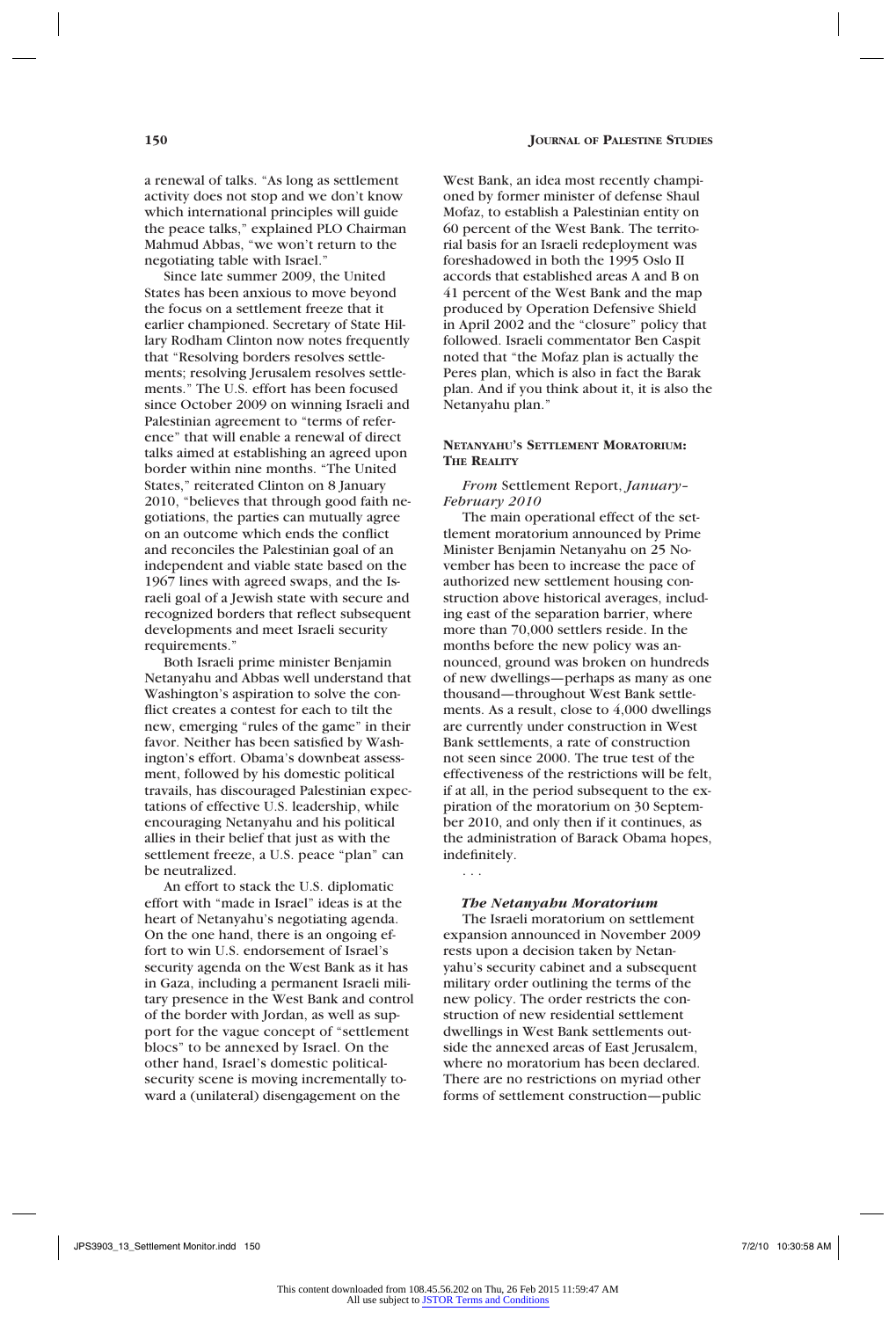

*(From* Settlement Report, *November–December 2009.)*

infrastructure and education, religious, cultural, and sport facilities, for example—or planning by the Ministry of Interior or other settlement bodies.

Despite the widespread appearance in press reports of a specific number of settlement units permitted under the military order, no numerical ceiling appears in the official announcements. The Netanyahu

government has not responded to U.S. efforts to formally identify the precise locations of those dwellings permitted under the new policy, making the establishment of an agreed upon baseline from which violations can be determined impossible.

In the weeks after the announcement, the policy was amended to restore some authorizing powers to local settlement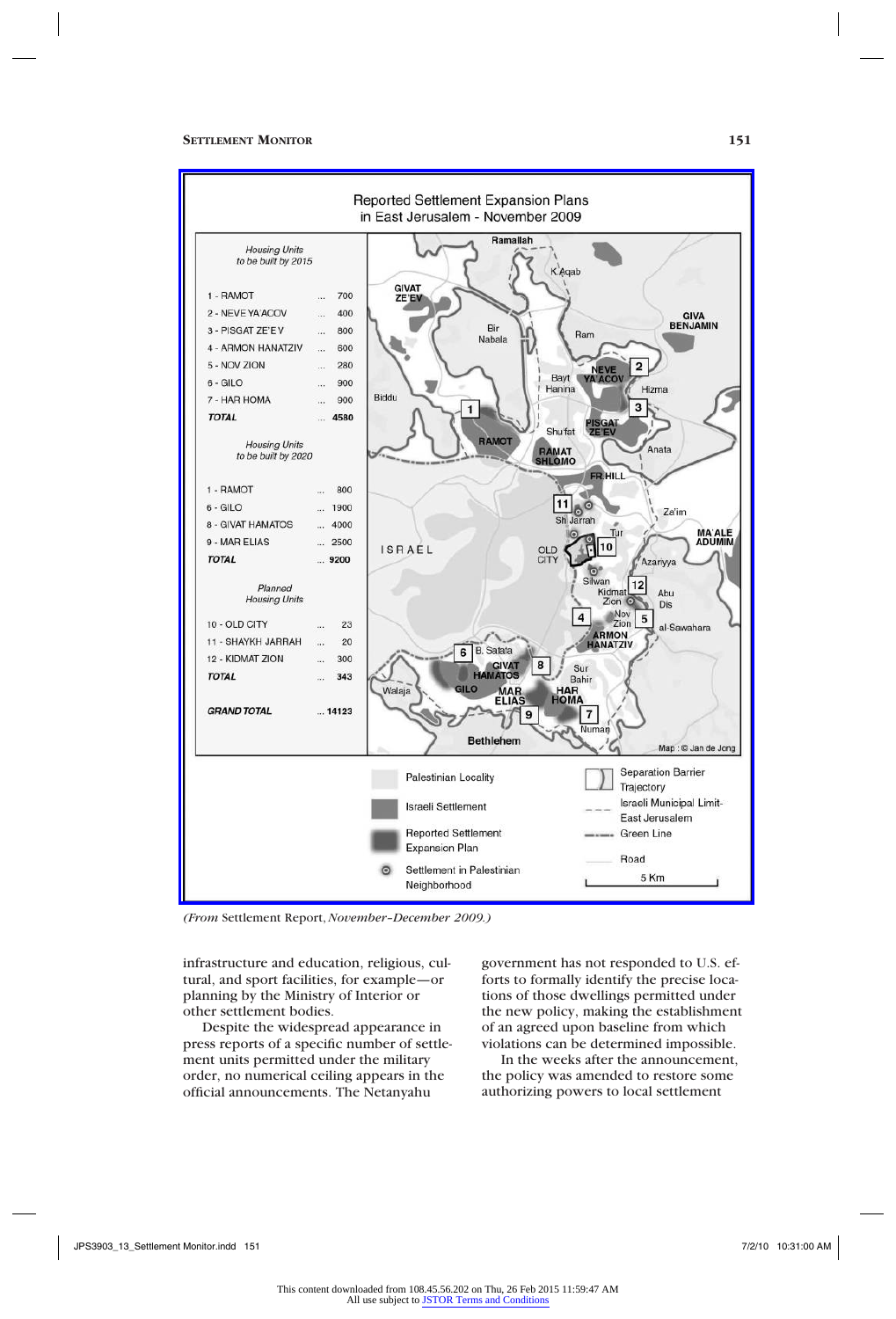councils, to establish a compensation mechanism for settlers and contractors injured by the policy, and more generally to broaden the "exceptions" to the moratorium in order to enable continued settlement construction. For example, *Yedi'ot Aharonot* reported on 6 December 2009 that "a kibbutz near the northern Dead Sea, which built the infrastructure for a dairy that cost millions and has not yet started construction—received a permit to build it. Young couples who prove that they bought a plot, took a mortgage, and remain without a house—will receive a permit. And now the government is wracking its brains: what about construction extensions in places where some of the houses are inside the Green Line and some are on the other side?" In addition, some settlements, many of them located east of the separation barrier, are now eligible for enhanced state-financed benefits according to the new map of "national priority" zones.

Despite widespread reports of vigorous official enforcement of the moratorium, only 140 stop-work orders were issued to violators during the period from the starting date of the moratorium until 15 January 2010. This number is no more than 4 percent of current construction now underway and does not represent a departure from historical averages. For example, during 2008, the civil administration issued 293 stop-work orders for unauthorized construction in settlements. In other words, settlers have not engaged in extraordinary actions on the ground to violate the terms of the order, most probably because of (1) the quickened pace of new construction starts in the months before the new policy was announced and (2) administrative efforts now underway in various planning bureaucracies aimed at expediting approvals and new construction once the moratorium lapses in late September 2010.

### *Diplomatic Impact*

The settlement moratorium is widely viewed as an insufficient demonstration of an Israeli intention to meaningfully alter its historical support for increased settlement in the West Bank and East Jerusalem. In this critical sense, the diplomatic effort led by the Obama administration during its first year has confirmed rather than allayed suspicions among Palestinians and the Arab world generally of Israeli intentions

to continue its settlement enterprise. This outcome has in turn undermined rather than enhanced the effectiveness and credibility of U.S. policy and has failed to encourage public recognition by Arab states of the need to respond to Israeli actions with confidence-building measures of their own.

The failure of the U.S. effort to build upon a settlement freeze to jump-start diplomacy on issues of final status—borders, settlements, Jerusalem, security, and refugees—has resulted in a (so far) unsuccessful effort since September to establish broad parameters (Terms of Reference) defining a diplomatic reengagement between Israel and the Fatah-led Palestinians represented by Mahmud Abbas, including a reference to the 1967 border and a vague but nonetheless unprecedented reference to the relevance of settlements ("subsequent developments") as one of the key elements in determining an agreed upon border between Israel and Palestine.

#### *Domestic Politics*

Netanyahu sought neither full cabinet nor parliamentary endorsement of the settlement moratorium, depending instead on support by a majority in the smaller security cabinet. Netanyahu has stressed the limited nature of the decision—excluding East Jerusalem, for example—and its duration, insisting that the moratorium will be lifted in late September 2010. In addition, procedural amendments to the decision since its inception in November have expanded permitted construction beyond that initially included.

Settlers have reacted with unanimous opposition to the policy, which has served to unite the larger settlements west of the separation barrier that are usually described as within the Israeli "consensus" with smaller and more ideological settlements east of the barrier. Their primary political concern is the domestic political consequences of decisions that they see as aimed against settlements and at isolating settlers from the Israeli mainstream, rather than the (limited) practical effect of the new policy on the ground. Rejection of the policy has also energized broadly representative settlement institutions foremost the YESHA Council and regional councils—which had been eclipsed by the more aggressive and popular tactics of the promoters of settlement "outposts."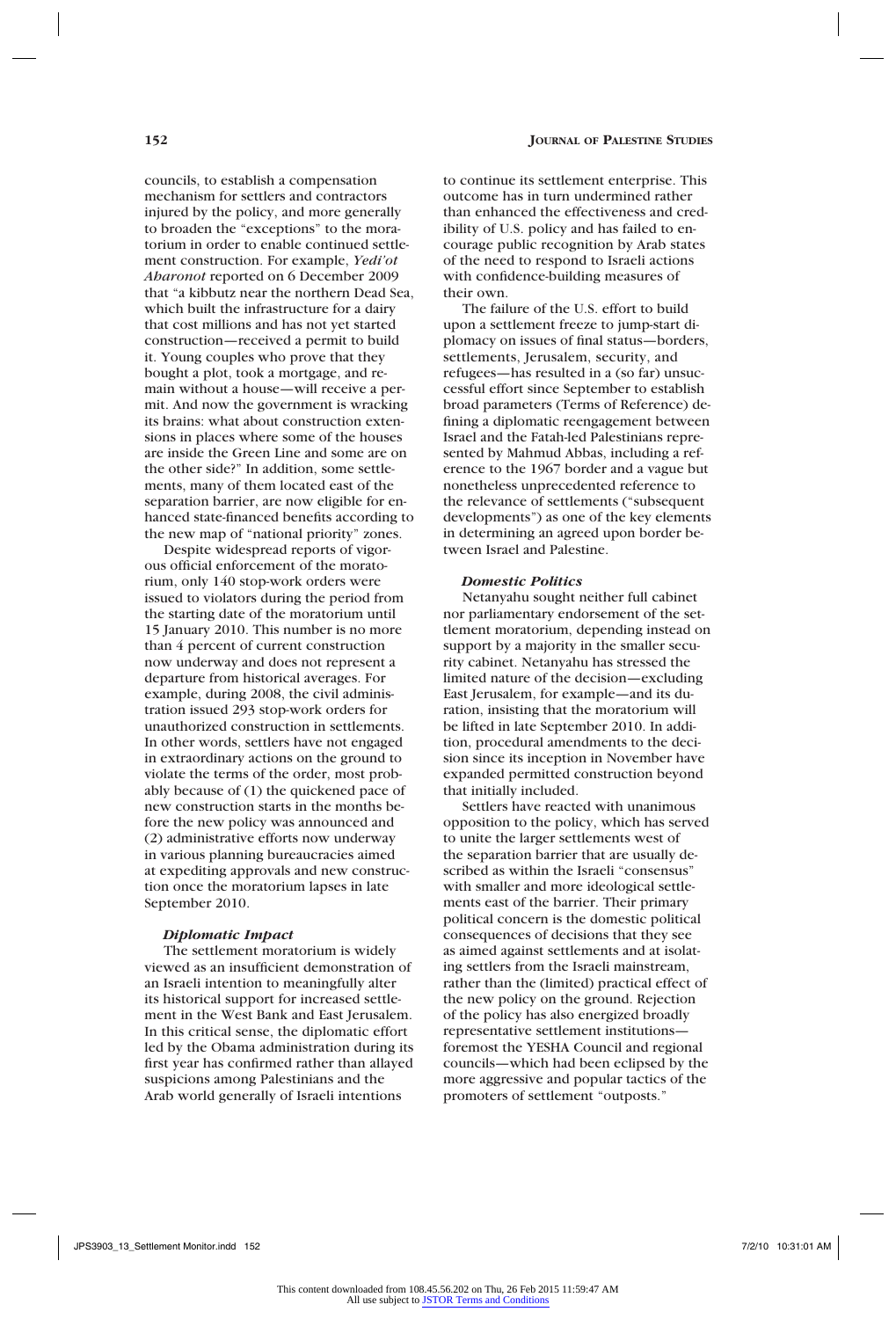The government is sensitive to settler charges of "abandonment" and "discrimination." One of the results can be seen in efforts by the military to demonstrate its continuing commitment to settler wellbeing, most notably by the 26 December incursion into Nablus when soldiers killed three Palestinians said to be involved in the drive-by killing of a settler.

## **Settler Violence**

#### **The Price of Law Enforcement Failure: Israeli Settler Violence and the Evacuation of Outposts (excerpts)**

*This 12-page report by the UN Office for the Coordination of Humanitarian Affairs (OCHA) was published in November 2009 and provides an overview of settler violence against Palestinians in the West Bank. It also includes a full list of Palestinian communities highly and moderately vulnerable to settler violence not reproduced here. Footnotes have been omitted for space considerations. The full report can be accessed at www.ochaopt.org.*

#### *Introduction*

The phenomenon of Israeli settler violence has been, since the early 1980s, a key factor undermining the physical security and livelihoods of Palestinians in many areas throughout the West Bank. In the context of this ongoing phenomenon, a new pattern of violence, named by Israeli settlers as the "price tag" strategy, emerged during 2008, in which groups of settlers would exact a "price" against Palestinians and their property in response to attempts by the Israeli authorities to dismantle "unauthorized" settlement outposts. This new pattern of violence raises significant additional concerns related to the protection of Palestinian civilians.

. . . To date, there are between 90 and 100 settlement outposts. In April 2003, as part of Israel's obligations under phase one of the "road map," former Israeli prime minister Ariel Sharon agreed to dismantle those settlement outposts that were built since he became prime minister in March 2001. Despite this commitment, no significant outpost evacuation has been carried out since then. During May–July 2009, the Israeli media reported on the intention of the Israeli authorities to remove 23 settlement outposts. . . .

The "price tag" strategy entails the exertion of systematic, widespread and indiscriminate violence against Palestinian civilians and Israeli security forces, following attempts by the Israeli authorities to evacuate settlement outposts. . . . In the immediate term, the "price tag" strategy aims at diverting Israeli forces and troops from the scene of an outpost evacuation into other areas requiring the intervention of those forces to contain violent incidents.

# *The Rolling Out of the "Price Tag" Strategy and the Lessons Learnt*

. . .

. . .

While none of the 23 settlement outposts mentioned has so far been removed, since mid-2008, the Israeli authorities have demolished or evacuated individual structures in several settlement outposts, some of which have subsequently triggered violent responses by Israeli settlers.

### *Law Enforcement Deficit*

. . . The lack of adequate law enforcement and accountability in regard to settler violence has been recurrently pointed out, since the early 1980s, by official commissions appointed by the Israeli authorities, as well as by human rights organizations. . . .

Among the main reasons behind this failure [to intervene to stop settler attacks] is the ambiguous message delivered by the government of Israel and IDF [Israel Defense Forces] top officials to the security forces in the field regarding their authority and responsibility to enforce the law on Israeli settlers.

As stated by an official Israeli report issued in 2005, "as a rule, the IDF soldiers do not want to act as policemen; even more so they do not want to take part in the confrontations between the settlers and the Palestinians related to land and the control of the area." In fact, it has been widely documented that many of them truly believe that their role in relation to Israeli settlers is limited to protecting them from Palestinian attacks. This is compounded by the ideological identification of individual soldiers with the settler movement, a phenomenon that in a number of cases brought soldiers to refuse superiors' orders and not take part in law enforcement activities.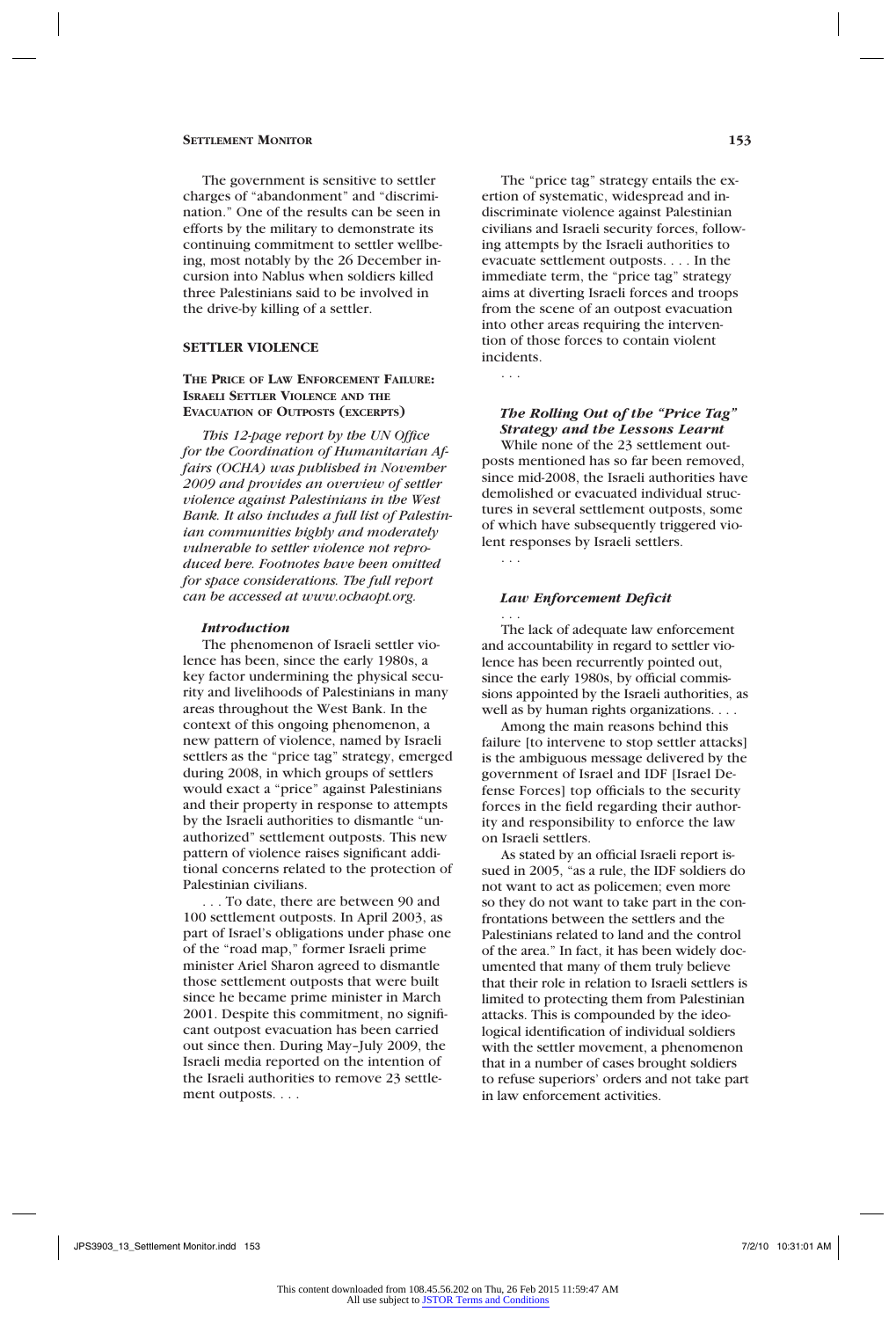

\**Ed. Note*—The 23 settlement outposts built after March 2001 and designated for removal by the Israeli government.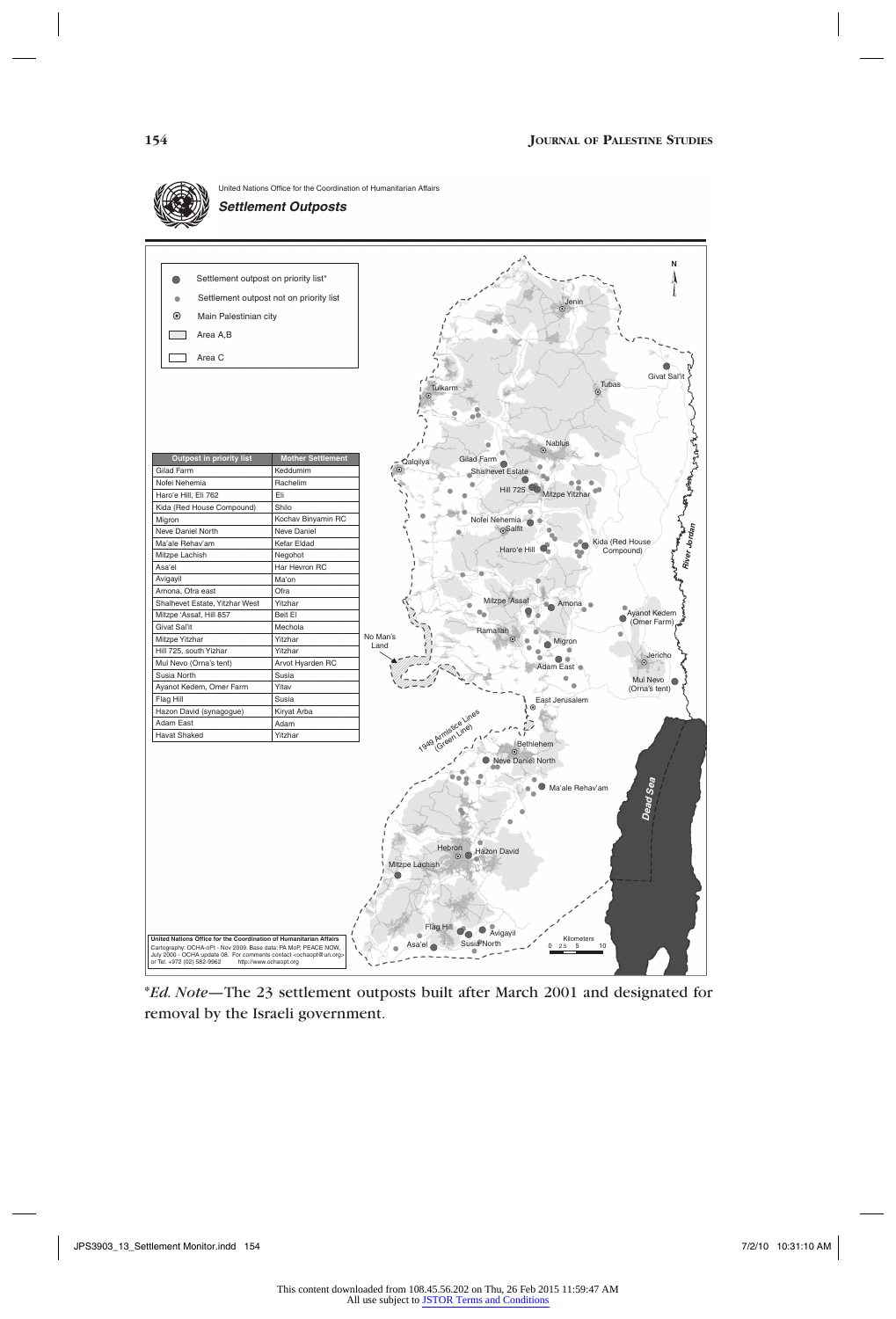

UN Office for the Coordination of Humanitarian Affairs



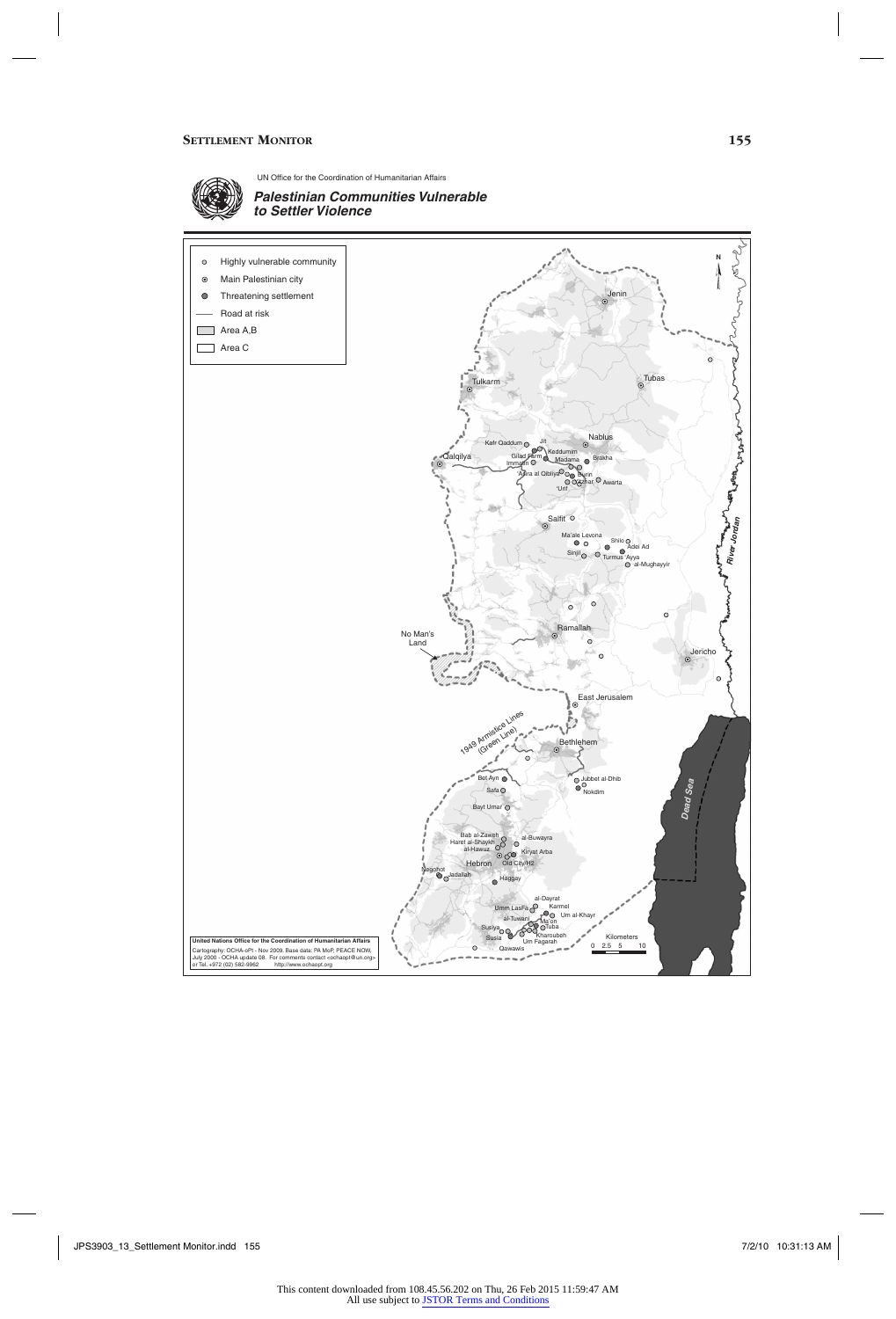Another dimension of the ongoing law enforcement deficit is the absence of accountability of Israeli settlers who perpetrate attacks against Palestinians and their property.

. . .

| <b>Vulnerable Communities by Area</b> |  |
|---------------------------------------|--|
| and Vulnerability Level               |  |

| <b>High Vulnerability</b>     |           |            |  |  |
|-------------------------------|-----------|------------|--|--|
| Area                          | Community | Population |  |  |
| <b>North</b>                  | 6         | 14.900     |  |  |
| Central                       | 3         | 11,900     |  |  |
| South                         | 13        | 49,100     |  |  |
| Total                         | 22        | 75,900     |  |  |
|                               |           |            |  |  |
| <b>Moderate Vulnerability</b> |           |            |  |  |
| Area                          | Community | Population |  |  |
| <b>North</b>                  | 17        | 44.800     |  |  |
| Central                       | 30        | 120,500    |  |  |
| South                         | 14        | 7,500      |  |  |
| Total                         | 61        | 172,800    |  |  |

### **Settlers Attack Palestinians to Avenge West Bank Outpost Demolition**

*This article by Chaim Levinson was published in* Ha'Aretz *on 27 January 2010.*

The text messages were sent out en masse at about 9:43 A.M. "Buses full of Special Forces Police with flak jackets and nightsticks at the Rantis Junction," they warned. At 10:08 a.m., an update: "A large convoy that includes a D9 [bulldozer] is making its way to Gush Talmonim." At 10:15 a.m., the signal was given: "Demolition forces have taken over the gates. Everyone move in."

Several dozen teens from the area responded to the call and rushed to the Givat Menachem outpost, hoping to prevent the razing of the outpost's synagogue. It was too late. When they arrived, the police were already gone, leaving ruins behind them.

Avi Cohen searched the ruins of the synagogue for the missing mezuzah. Other teens also began to dig, to see if the cement foundations were still there. And they began chanting slogans: "The police destroy nothing that belongs to Arabs." "The rule of evil is persecuting the settlements." "In 24 hours, we will set this place up anew." . . .

As the number of teens at the site grew and talk of the "unfair" treatment intensified, it was clear that a "price tag" operation—an attack against Palestinians or their property to retaliate for outpost demolitions—was only a matter of time. In recent months, the Dolev-Talmonim area has become a "price tag" zone.

The army had prepared for this in advance: it placed a military vehicle at the entrance of every single Palestinian village in the area. But despite the military preparations, the youths found a weak point: a muddy path that led straight from the outpost to the Palestinian village of Bitilu, 500 meters away. Suddenly, the relative quiet turned into an assault, as one teen galloped to the top of the path, shouting, "Let's go! Mayhem!

About 20 other teens, some with masked faces, joined him. They stopped suddenly near an olive tree, cut branches from it and made themselves improvised weapons. Others picked up stones, and one of the older ones became a security guard, making sure no journalists joined the operation.

"We will break your cameras," he threatened, to emphasize the risk of disobeying him. Another youth, his face masked, came up with a bottle of water to spill on the camera.

The crowd of rioters reached a house at the edge of Bitilu, which overlooks the nearby settlements. The house belongs to the Mazar family. Some of the teens approached the back of the house and threw stones at the windows. Others approached the car at the front and tried to set it on fire. One of the seats did catch fire, but the residents managed to put it out.

Two other members of the household tried to escape in another car. The rioters surrounded them and pelted them with stones. Muhammad Mazar, who was visiting his grandmother, was hit in the head and began to bleed. Another relative was also injured, and both were evacuated to a local clinic.

All of this occurred in no more than two minutes. The rioters then quickly escaped, leaving behind destruction, casualties, and an unsettled village. The village school was closed. Municipal workers were sent home. The shopkeepers in the center of the village closed their stores and rushed to the site of the attack. The villagers were furious. . . . [and] began preparing to attack the outpost and pay its residents back. But then, three border